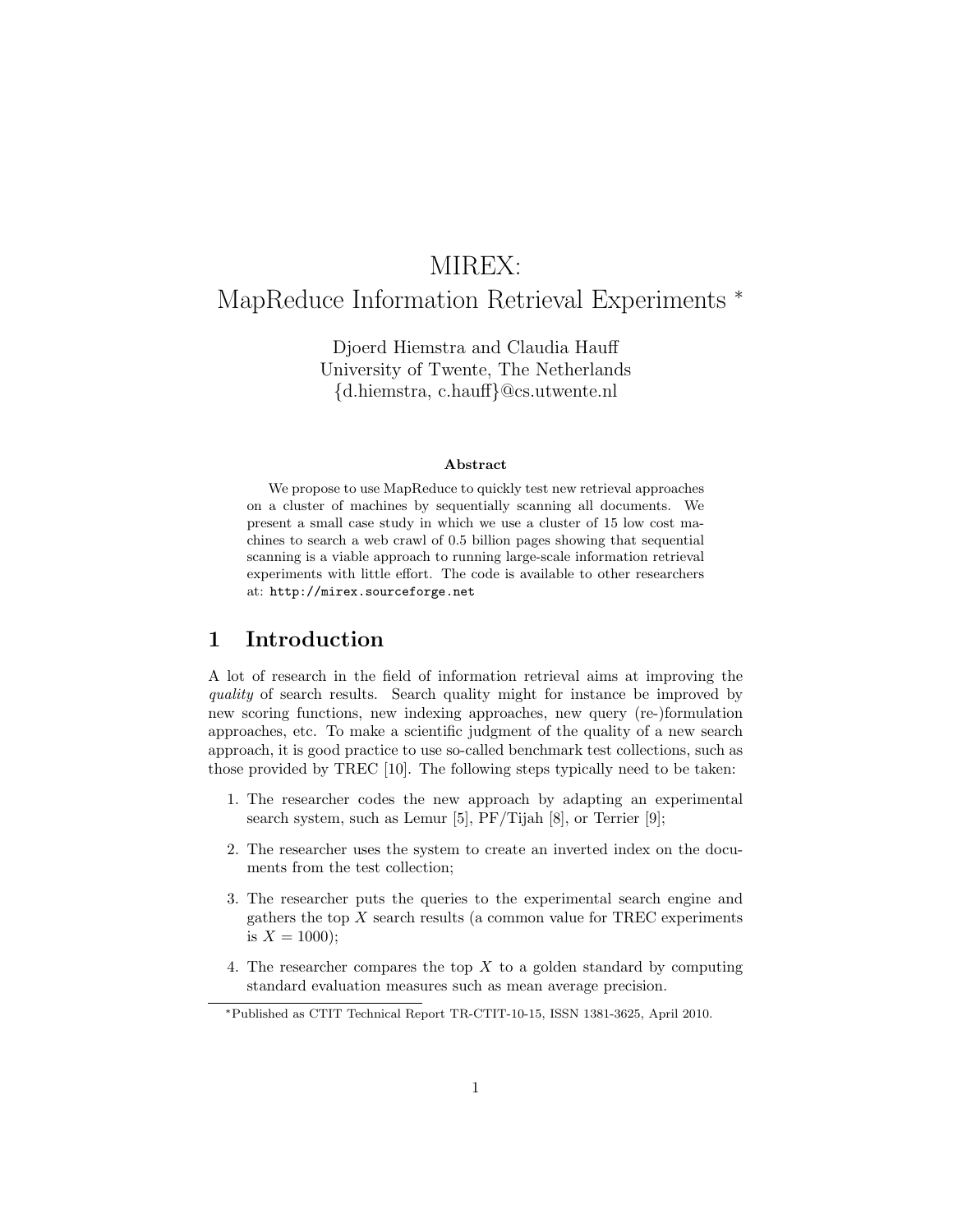In our experience, Step 1, actually coding the new approach, takes by far the most effort and time when conducting an information retrieval experiment. Coding new retrieval approaches into existing search engines like Lemur, PF/Tijah and Terrier is a tedious job, even if the code is maintained by members of the same research team. It requires detailed knowledge of the existing code of the search engine, or at least, knowledge of the part of the code that needs to be adapted. Radical new approaches to information retrieval, i.e., approaches that need information that is not available from the search engines inverted index, require reimplementing part of the indexing functionality. Such radical new approaches are therefore not often evaluated, and most research is done by small changes to the system.

In his WSDM keynote lecture, Dean [3] describes how MapReduce [4] is used at Google for experimental evaluations. New ranking ideas are tested off-line on human rated query sets similar to the queries from TREC. Running such offline tests has to be easy for the researchers at Google, possibly at the expense of the efficiency of the prototype. So, it is okay if it takes hours to run for instance 10,000 queries, as long as the experimental infrastructure allows for fast and easy coding of new approaches. A similar experimental setup was followed by Microsoft at TREC 2009: Craswell et al. [2] use DryadLINQ [12] on a cluster of 240 machines to run web search experiments. Their setup also sequentially scans all document representations, providing a flexible environment for a wide range of experiments. The researchers plan to do many more to discover its benefits and limitations.

The work at Google and Microsoft shows that sequential scanning over large document collections is a viable approach to experimental information retrieval. Some of the advantages are:

- 1. Researchers spend less time on coding and debugging new experimental retrieval approaches;
- 2. It is easy to include new information in the ranking algorithm, even if that information would not normally be included in the search engine's inverted index;
- 3. Researchers are able to oversee all or most of the code used in the experiment;
- 4. Large-scale experiments can be done in reasonable time.

We show that indeed sequential scanning is a viable experimental tool, even if only a few machines are available. In Section 2 we describe the MapReduce search system. Sections 3 and 4 contain experimental results and concluding remarks.

## 2 Sequential Search in MapReduce

MapReduce is a framework for batch processing of large data sets on clusters of commodity machines [4]. Users of the framework specify a mapper function that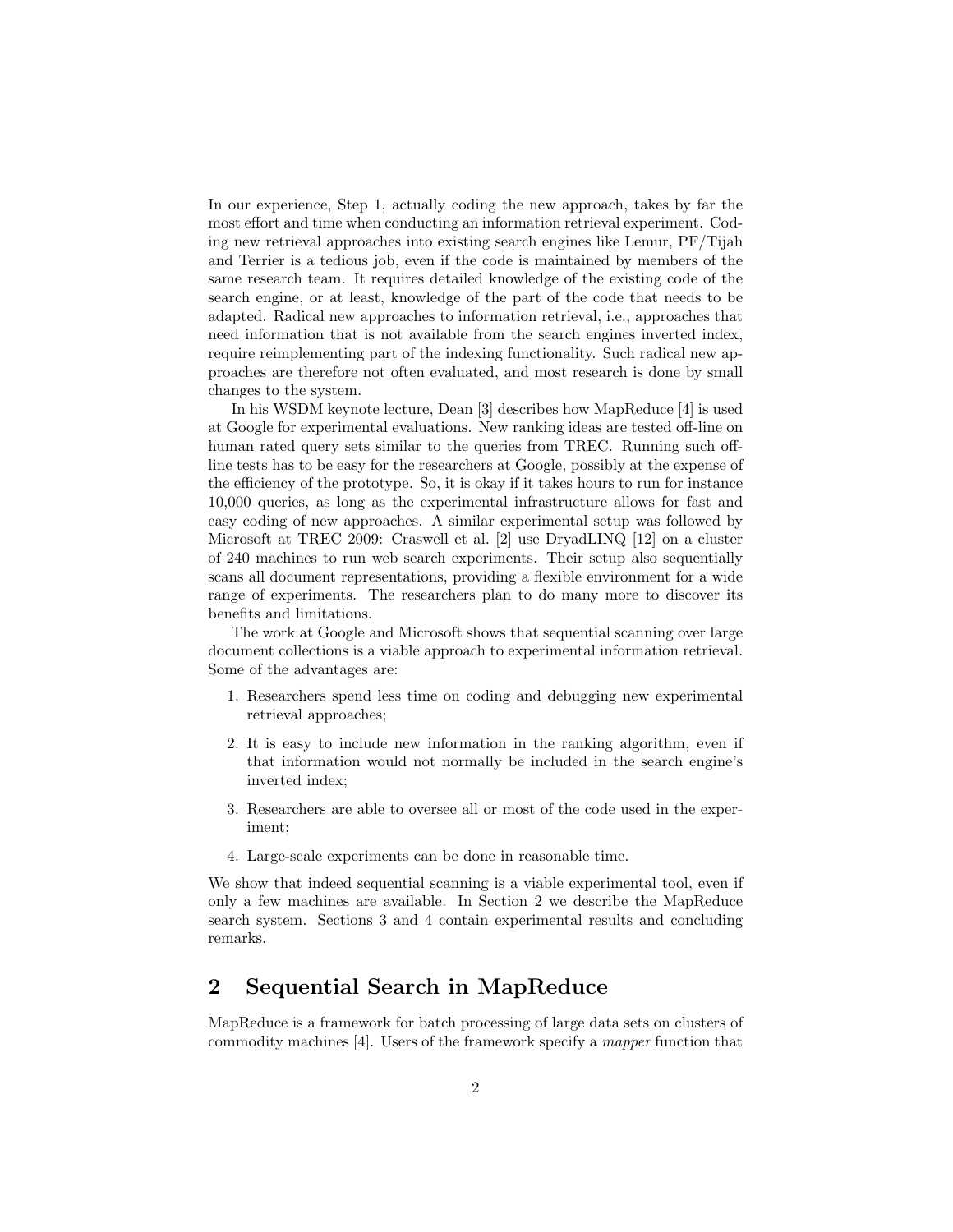processes a key/value pair to generate a set of intermediate key/value pairs, and a reducer function that processes intermediate values associated with the same intermediate key. The pseudo code in Figure 1 outlines our sequential search implementation. The implementation does a single scan of the documents, processing all queries in parallel.

```
mapper (DocId, DocText) =
  FOREACH (QueryID, QueryText) IN Queries
    Score = experimental score(QueryText, DocText)
    IF (Score > 0)THEN OUTPUT(QueryId, (DocId, Score))
reducer (QueryId, DocIdScorePairs) =
  RankedList = ARRAY[1000]
  FOREACH (DocId, Score) IN DocIdScorePairs
    IF (NOT filled(RankedList) OR
      Score > smallest_score(RankedList))
    THEN ranked insert(RankedList, (DocId, Score))
  FOREACH (DocId, Score) IN RankedList
    OUTPUT(QueryId, DocId, Score)
```
Figure 1: Pseudo code for linear search

The mapper function takes pairs of document identifier and document text (DocId, DocText). For each pair, it runs all benchmark queries and outputs for each matching query the *query identifier* as key, and the pair *document* identifier and score as value. In the code, Queries is a global constant per experiment. The MapReduce framework runs the mappers in parallel on each machine in the cluster. When the map step finishes, the framework groups the intermediate output per key, i.e., per QueryId. The reducer function then simply takes the top 1000 results for each query identifier, and outputs those as the final result. The reducer fucntion is also applied locally on each machine (that is, the reducer is also used as a *combiner*  $[4]$ ), making sure that at most 1000 results have to be sent between machines after the map phase finishes.

### 3 Case Study: ClueWeb09

The ClueWeb09 test collection consists of 1 billion web pages in ten languages, collected in January and February 2009. The dataset is used by several tracks of the TREC conference [10]. We used the English pages from the collection, about 0.5 billion pages equalling 12.5 TB (2.5 TB compressed). The size of the ClueWeb09 collection cannot be handled by a single machine, unless one is willing to buy special hardware. We ran our experiments on a small cluster of 15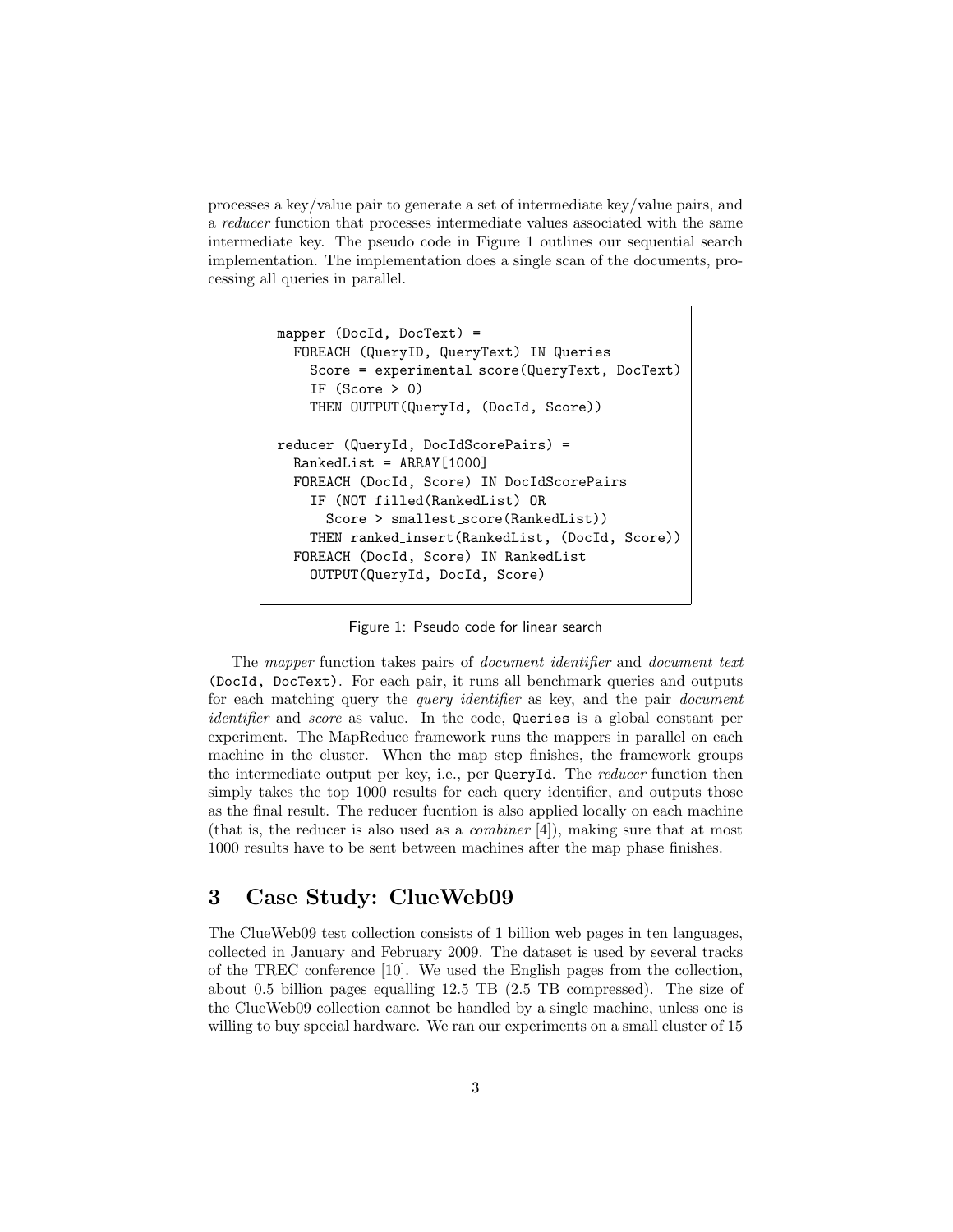machines; each machine costs about  $\epsilon$  1000. The cluster runs Hadoop version 0.19.2 out of the box [11].

#### 3.1 Time to code the experiment

After gaining some experience with Hadoop by having M.Sc. students doing practical assignments, we wrote the code for sequential search, and for anchor text extraction in less than a day. Table 1 gives some idea of the size of the source code compared to that of experimental search systems. Note that this is by no means a fair comparison: The existing systems are general purpose information retrieval systems including a lot of functionality, whereas the linear search system only knows a single trick. Still, in order to adapt the systems below, one at least has to figure out what code to adapt.

| Code base                  | $#$ files | $\#$ lines | size (kb) |
|----------------------------|-----------|------------|-----------|
| MapReduce anchors & search |           | 350        | 13        |
| Terrier 2.2.1              | 300       | 59.000     | 2,000     |
| MonetDB/PF/Tijah 0.32.2    | 920       | 1,393,000  | 40.600    |
| Lemur/Indri 4.11           | 1,210     | 540,000    | 19.500    |

Table 1: Size of code base per system

#### 3.2 Time to run the experiment

Anchor text extraction on all English documents of ClueWeb09 takes about 11 hours on our cluster. The anchor text representation contains text for about 87 % of the documents, about 400 GB in total. A subsequent TREC run using 50 queries on the anchor text representation takes less than 30 minutes. Our linear search system implements a fairly simple language model with a length prior without stemming or stop words. It achieves expected precision at 5, 10 and 20 documents retrieved of respectively 0.42, 0.39, and 0.35 (MTC method), similar to the best runs at TREC 2009 [1].

Figure 2 shows how the system scales when processing up to 5,000 queries, using random sets of queries from the TREC 2009 Million Query track. Reported times are full Hadoop job times including job setup and job cleanup averaged over three trials. Processing time increases only slightly if more queries are processed. Whereas the average processing time per query is about 35 seconds per query for 50 queries, it goes down to only 1.6 second per query for 5,000 queries. For comparison, the graph shows the performance of "Lemurone-node", i.e., Lemur version 4.11 running on one fourteenth of the anchor text representation on a single machine. A distributed version of Lemur searching the full full anchor text representation would not do faster: It would be as fast as the slowest node, it would need to send results from each node to the master, and to merge the results. Lemur-one-node takes 3.3 seconds per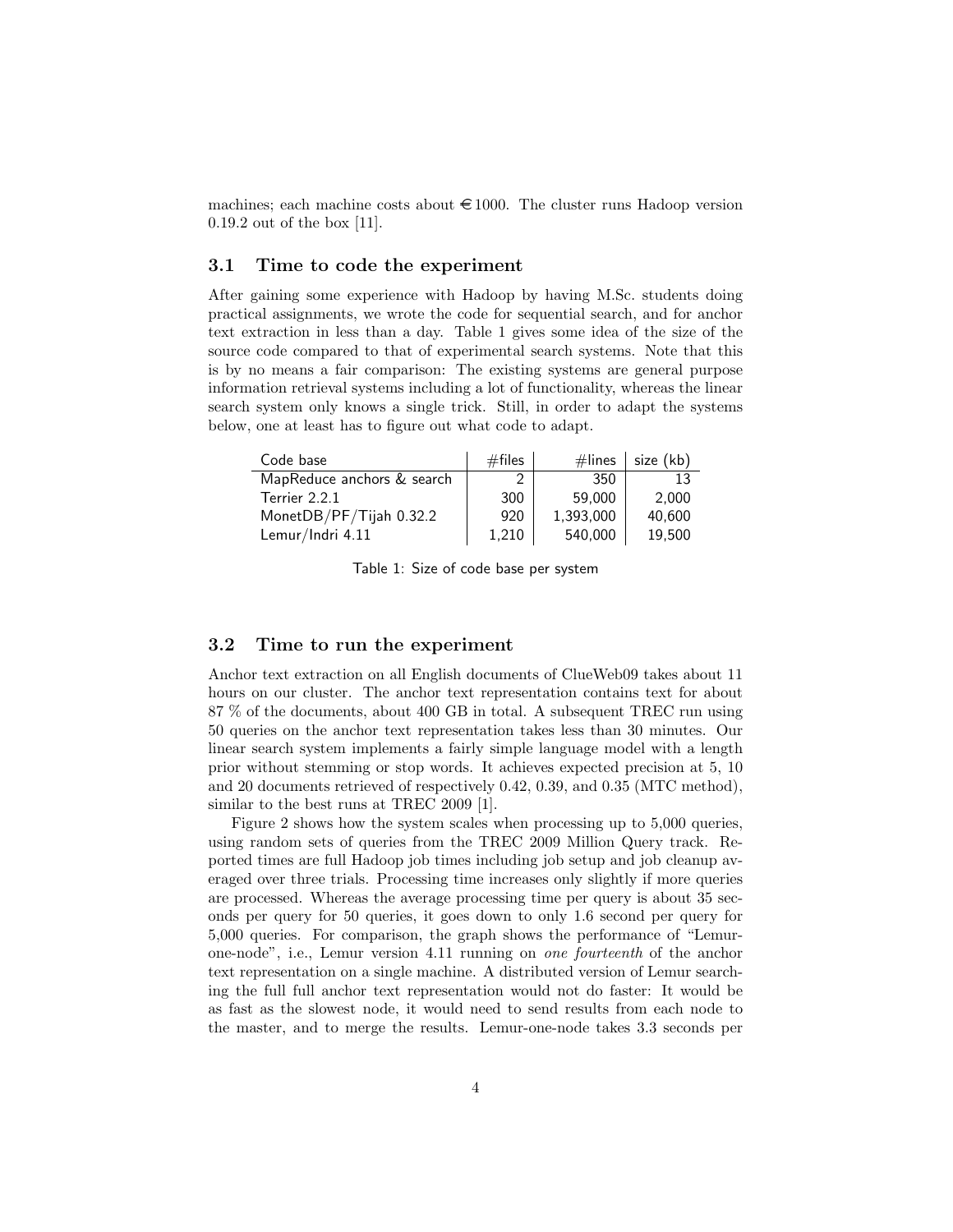

Figure 2: Processing time for query set sizes

query on average for 50 queries, and 0.44 seconds on average for 5,000 queries. The processing times for Lemur were measured after flushing the file system cache. Although Lemur cannot process queries in parallel, the system's performance benefits a lot from receiving a lot of queries. Lemur's performance scales sublinearly because it caches intermediate results. Still, at 5,000 queries Lemurone-node is only 3.6 times faster than the MapReduce system. For experiments at this scale, the benefits of the full, distributed Lemur are probably negligible.

#### 3.3 Related work

The idea to use sequential scanning of documents to research new retrieval approaches is certainly not new: We know of at least one researcher who used sequential scanning over ten years ago for his thesis [7]. Without high-level programming paradigms like MapReduce, however, efficiently implementing sequential scanning is not a trivial task, and without a cluster of machines the approach does not scale to large collections.

Lin [6] used Hadoop MapReduce for computing pairwise document similarities. Our implementation resembles Lin's brute force algorithm that also scans document representations linearly. Our approach is simpeler because our preprocessing step does not divide the collection into blocks, nor does it compute document vectors.

## 4 Conclusion

A faster turnaround of the experimental cycle can be achieved by making coding of experimental systems easier. Faster coding means one is able to do more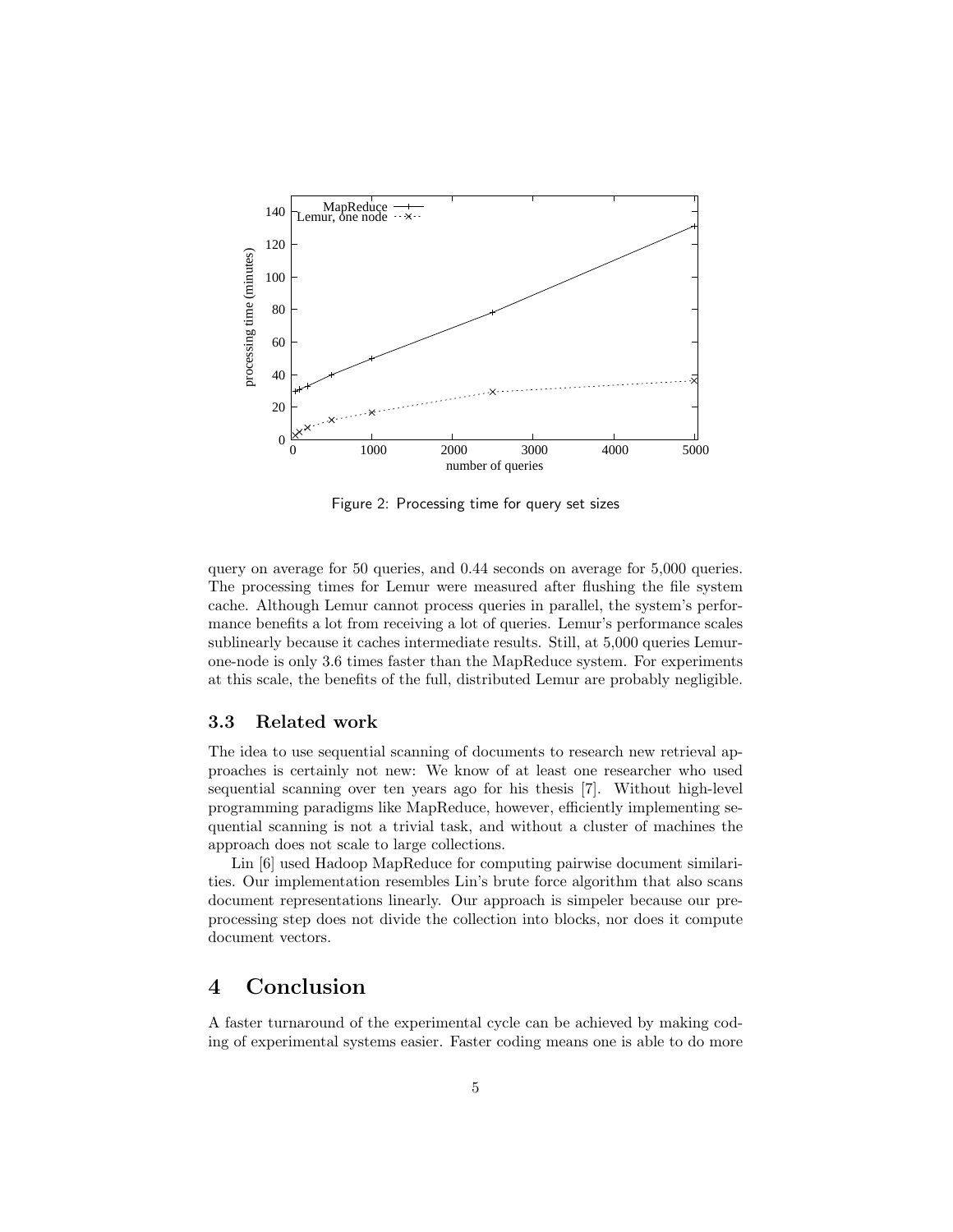experiments, and more experiments means more improvement of retrieval performance. We implemented a full experimental retrieval system with little effort using Hadoop MapReduce. Using 15 machines to search a web crawl of 0.5 billion pages, the proposed MapReduce approach is less than 10 times slower than a single node of a distributed inverted index search system on a set of 50 queries. If more queries are processed per experiment, the processing times of the two systems get even more close. The code used in our experiment is open source and available to other researchers at: http://mirex.sourceforge.net

## Acknowledgments

Many thanks to Sietse ten Hoeve, Guido van der Zanden, and Michael Meijer for early implementations of the system. The research was partly funded by the Netherlands Organization for Scientific Research, NWO, grant 639.022.809. We are grateful to Yahoo Research, Barcelona, for sponsoring our cluster.

### References

- [1] C.L.A. Clarke, N. Craswell, and I. Soboroff. Overview of the TREC 2009 web track. In Proceedings of the 18th Text REtrieval Conference (TREC). NIST Special Publication 500-278, 2009.
- [2] N. Craswell, D. Fetterly, M. Najork, S. Robertson, and E. Yilmaz. Microsoft Research at TREC 2009: Web and relevance feedback tracks. In Proceedings of the 18th Text REtrieval Conference (TREC). NIST Special Publication 500-278, 2009.
- [3] J. Dean. Challenges in building large-scale information retrieval systems: invited talk. In Proceedings of the second ACM International Conference on Web Search and Data Mining (WSDM), 2009.
- [4] J. Dean and S. Ghemawat. MapReduce: Simplified data processing on large clusters. In Proceedings of the 6th Symposium on Operating System Design and Implemention (OSDI), 2004.
- [5] Lemur Toolkit. http://www.lemurproject.org/
- [6] J. Lin. Brute Force and Indexed Approaches to Pairwise Document Similarity Comparisons with MapReduce. In Proceedings of the 32nd international ACM SIGIR conference on Research and development in information retrieval, 2009.
- [7] D. Hiemstra. Using Language Models for Information Retrieval. Ph.D. thesis, University of Twente, 2001.
- [8] PF/Tijah XML search system. http://dbappl.cs.utwente.nl/pftijah/
- [9] Terrier IR Platform. http://ir.dcs.gla.ac.uk/terrier/